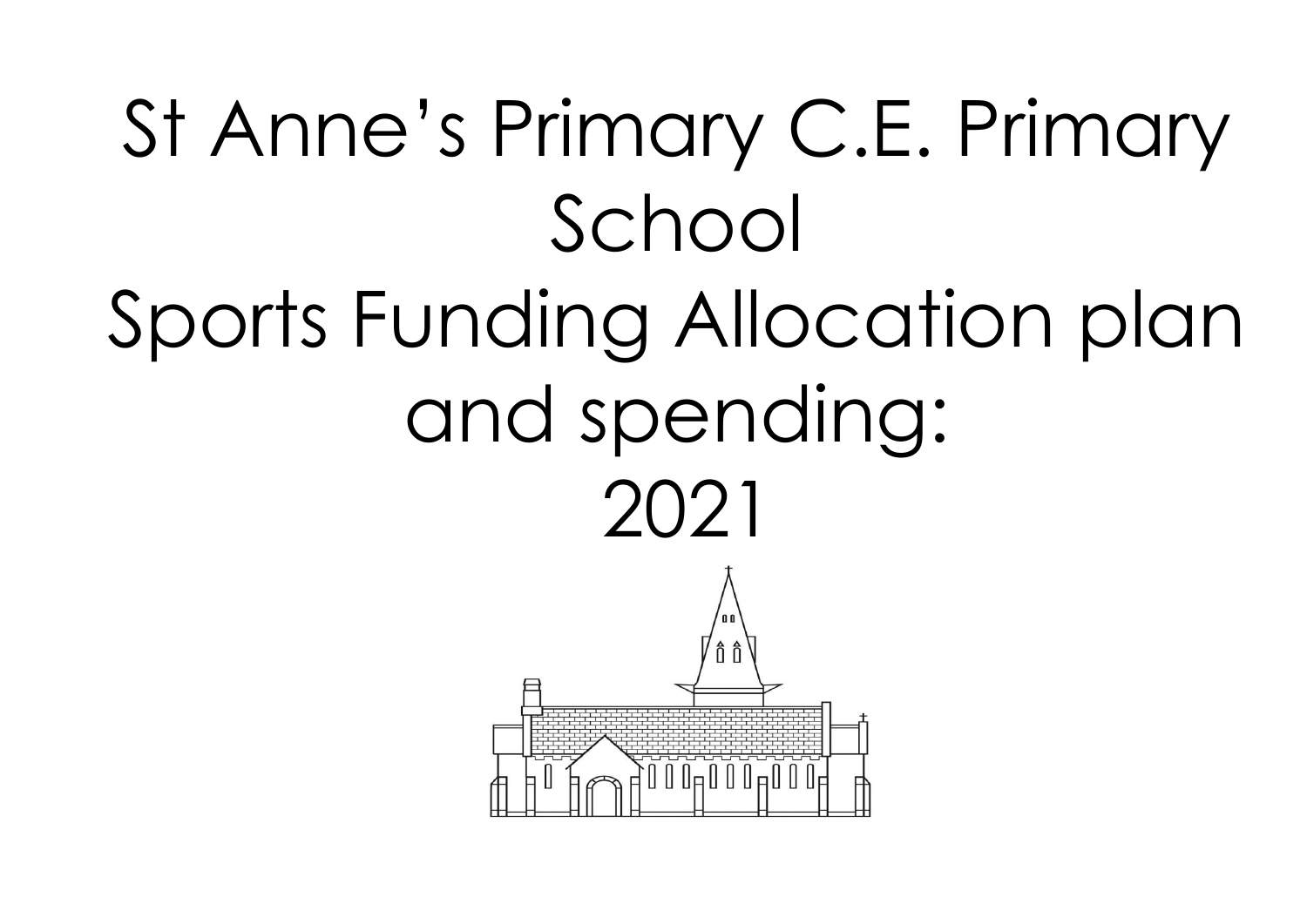The Primary and PE Sport Premium is an allocation of funding to improve the provision of physical education (PE) and sport in primary schools in England.

Schools must spend the funding to improve the quality of the PE and sport activities they offer their pupils, but they are free to choose the best way of using the money.

Schools with 17 or more eligible pupils receive £16,000 and an additional payment of £10 per pupil. In 2020-2021 St Anne's C.E. Primary School received £17,850. £17,890 was allocated to the spending of PE.

Schools must use the funding to make additional and sustainable improvements to the quality of PE and sport that are offered.

This means that the premium should be used to:

- develop or add to the PE and sport activities that the school already offers
- build capacity and capability within the school to ensure that improvements made now will benefit pupils joining the school in future years

There are 5 key indicators that schools should expect to see improvement across:

- the engagement of all pupils in regular physical activity the Chief Medical Officer guidelines recommend that all children and young people aged 5 to 18 engage in at least 60 minutes of physical activity a day, of which 30 minutes should be in school
- the profile of PE and sport is raised across the school as a tool for whole-school improvement
- increased confidence, knowledge and skills of all staff in teaching PE and sport
- broader experience of a range of sports and activities offered to all pupils
- increased participation in competitive sport

For example, you can use your funding to:

- provide staff with professional development, mentoring, training and resources to help them teach PE and sport more effectively
- hire qualified sports coaches to work with teachers to enhance or extend current opportunities
- introduce new sports, dance or other activities to encourage more pupils to take up sport and physical activities
- support and involve the least active children by providing targeted activities, and running or extending school sports and holiday clubs
- enter or run more sport competitions
- partner with other schools to run sports activities and clubs
- increase pupils' participation in the [School Games](https://www.gov.uk/government/policies/getting-more-people-playing-sport/supporting-pages/the-school-games)
- encourage pupils to take on leadership or volunteer roles that support sport and physical activity within the school
- provide additional swimming provision targeted to pupils not able to meet the swimming requirements of the national curriculum
- embed physical activity into the school day through active travel to and from school, active playgrounds and active teaching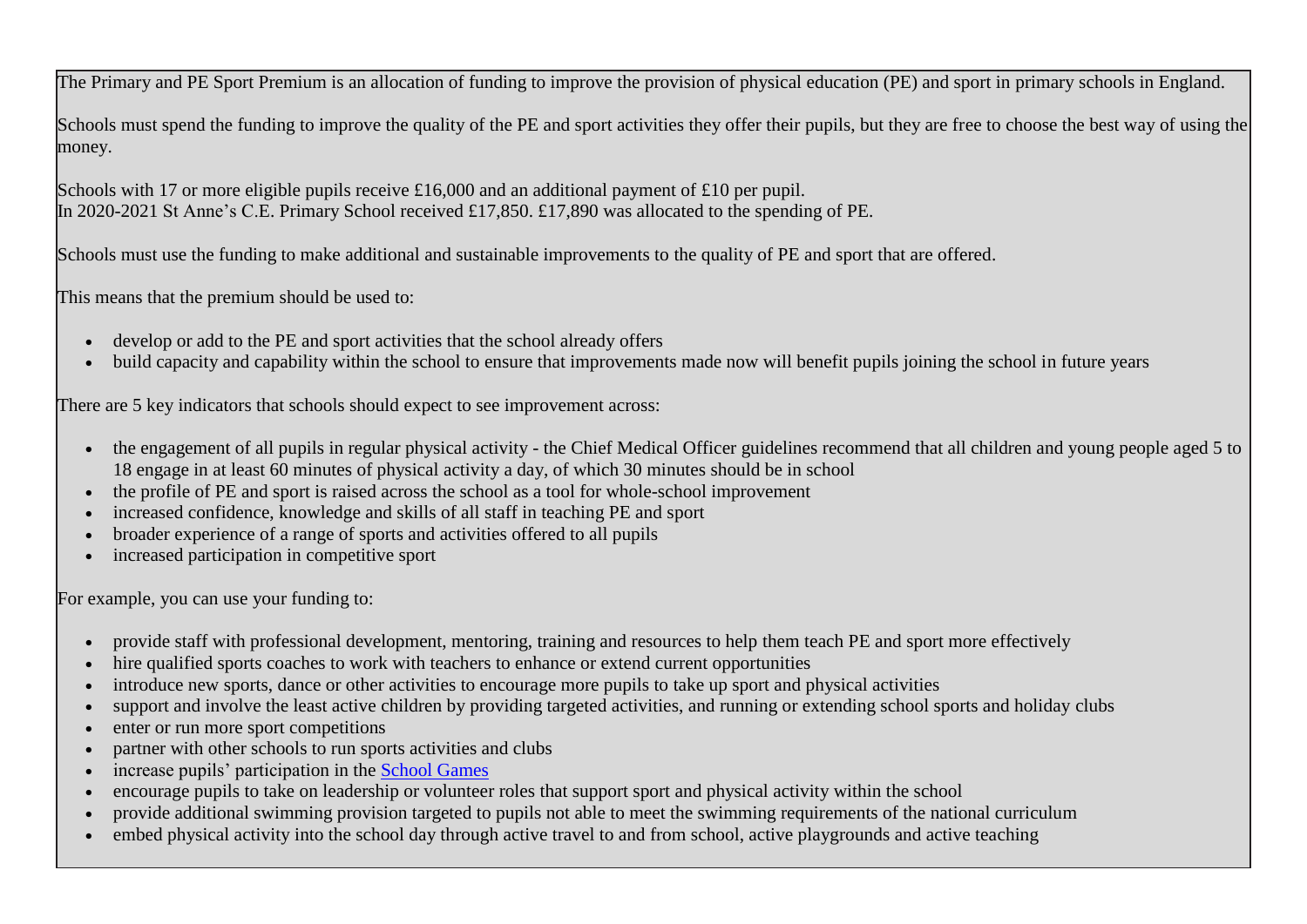| Key achievements to date:                                                                                                                                                                                                                                                                                                                                                                                                                                                                                                                               | Areas for further improvement and baseline evidence of need:                                                                                                                                                                                                                                                   |
|---------------------------------------------------------------------------------------------------------------------------------------------------------------------------------------------------------------------------------------------------------------------------------------------------------------------------------------------------------------------------------------------------------------------------------------------------------------------------------------------------------------------------------------------------------|----------------------------------------------------------------------------------------------------------------------------------------------------------------------------------------------------------------------------------------------------------------------------------------------------------------|
| Increased levels of structured active break times in key stage 2.<br>Varied and high levels of after school sporting related clubs.<br>Profile of sport and activity successfully raised at our school through<br>celebration and cross curricular links<br>Percentage of Year 6 children meeting requirement of national<br>swimming increased year on year<br>Increased provision and opportunity for children to lead a healthy<br>lifestyle through provision of resources on school site.<br>Introduction of Forest Schools provision whole school | Engage more pupils in competitive sport.<br>Boost wellbeing levels through introduction of wellbeing sessions in all<br>year groups.<br>Increase teacher confidence and ability in delivery of high quality P.E.<br>provision.<br>Following Covid-19 address gaps that exist in Swimming ability.<br>$\bullet$ |

| Meeting national curriculum requirements for swimming and water safety                                       | Please complete all of the below*: |
|--------------------------------------------------------------------------------------------------------------|------------------------------------|
| What percentage of your current Year 6 cohort swim competently, confidently and proficiently over a distance | Unknown based on COVID-19          |
| of at least 25 metres?                                                                                       | lockdown                           |
| What percentage of your current Year 6 cohort use a range of strokes effectively [for example, front         | Unknown based on COVID-19          |
| crawl, backstroke and breaststroke]?                                                                         | lockdown                           |
| What percentage of your current Year 6 cohort perform safe self-rescue in different water-based              | Unknown based on COVID-19          |
| situations?                                                                                                  | lockdown                           |
| Schools can choose to use the Primary PE and Sport Premium to provide additional provision for swimming      | This was planned for but not       |
| but this must be for activity over and above the national curriculum requirements. Have you used it in this  | delivered due to the COVID-19      |
| way?                                                                                                         | lockdown                           |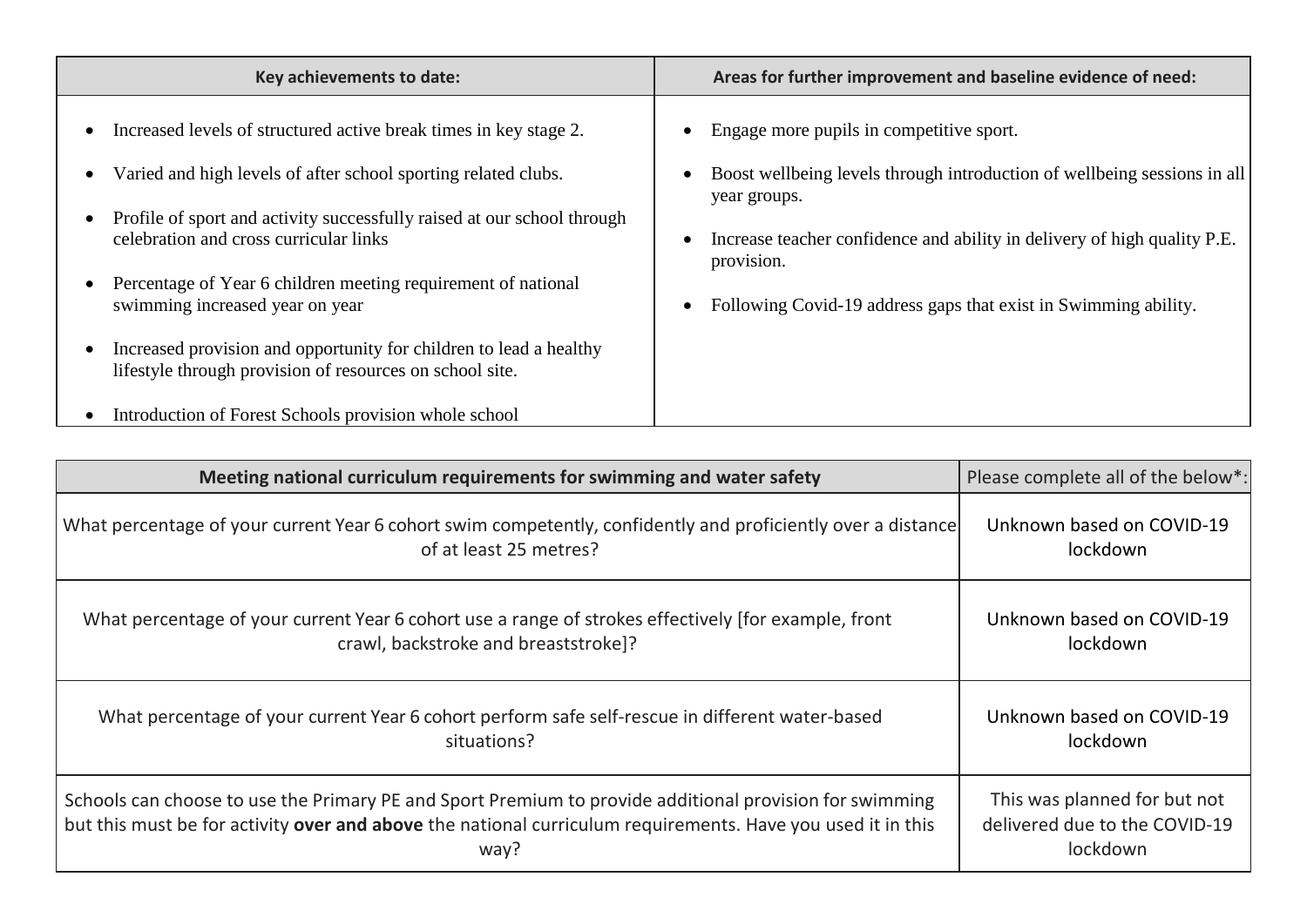| Academic Year: 2020/21 Date Updated: July 2021                                                                                                                                                                                                                                      |                                                                                                                              |                                                  |                                                                                                                                                                                                                                                                               |                                                                                                                                                                                    |
|-------------------------------------------------------------------------------------------------------------------------------------------------------------------------------------------------------------------------------------------------------------------------------------|------------------------------------------------------------------------------------------------------------------------------|--------------------------------------------------|-------------------------------------------------------------------------------------------------------------------------------------------------------------------------------------------------------------------------------------------------------------------------------|------------------------------------------------------------------------------------------------------------------------------------------------------------------------------------|
|                                                                                                                                                                                                                                                                                     | Percentage of total allocation:                                                                                              |                                                  |                                                                                                                                                                                                                                                                               |                                                                                                                                                                                    |
| Key indicator 1: 'The engagement of all pupils in regular physical activity' - the Chief Medical Officer guidelines recommend that all children and<br>young people aged 5 to 18 engage in at least 60 minutes of physical activity a day, of which 30 minutes should be in school. |                                                                                                                              |                                                  |                                                                                                                                                                                                                                                                               | Budgeted: £6240 35%                                                                                                                                                                |
| School focus with clarity on intended<br>impact on pupils:                                                                                                                                                                                                                          | Actions to achieve:                                                                                                          | Funding<br>allocated:                            | Evidence and impact:                                                                                                                                                                                                                                                          | Sustainability and suggested next<br>steps:                                                                                                                                        |
| To provide equipment for active sports at<br>lunchtimes and break times                                                                                                                                                                                                             | Purchase equipment for Play Leader<br>sheds on KS1 and KS2 playgrounds.                                                      | £840                                             | Enhanced provision at lunchtimes                                                                                                                                                                                                                                              | Continue to replace small equipment<br>such as tennis ball etc. possibly<br>through fundraising                                                                                    |
| Sporting equipment                                                                                                                                                                                                                                                                  | Purchase a variety of sports<br>equipment.<br><b>Purchase Football Goals</b>                                                 | £1400                                            | Facilities always used as per the playground<br>Class usage rota.<br>Enhanced the provision of PE teaching.                                                                                                                                                                   | Install goals                                                                                                                                                                      |
| To raise number of children who are<br>confident swimmers at the end of Year 6.                                                                                                                                                                                                     | Booster swimming sessions in<br>Summer term for less confident<br>swimmers in Year 6                                         | and teaching<br>£600 Transport<br>£200 Pool hire | £200 TA support Increase numbers of children who are able to<br>swim 25m at the end of Year 6.<br>THIS WAS NOT CARRIED OUT DUE TO<br><b>COVID-19 LOCKDOWN</b>                                                                                                                 | Vast majority of children are able to<br>swim confidently at the end of Year 6-<br>a life-saving skill.<br>Repeat next year                                                        |
| Qualified sports coaches to<br>Work with primary teachers<br>When teaching PE                                                                                                                                                                                                       | <b>ASM</b> gymnastics: Specialist<br>teachers delivering a range of<br>quality sporting activities to<br>children from Y1-Y6 | £3000                                            | Children develop skills<br>that illustrate progression and<br>sophistication throughout year<br>groups and key stages.                                                                                                                                                        | Provide high<br>quality teaching and learning<br>opportunities that support<br>children in developing<br>skills that illustrate progression and<br>sophistication throughout year. |
|                                                                                                                                                                                                                                                                                     |                                                                                                                              |                                                  | <b>WIDER IMPACT AS A RESULT OF</b><br><b>ABOVE</b><br>Pupils are more active in PE lessons - take part<br>without stopping to rest.<br>Attitudes to learning improved - better<br>concentration in lessons.<br>SAT results improved - see data.<br>Swimmer results increased. |                                                                                                                                                                                    |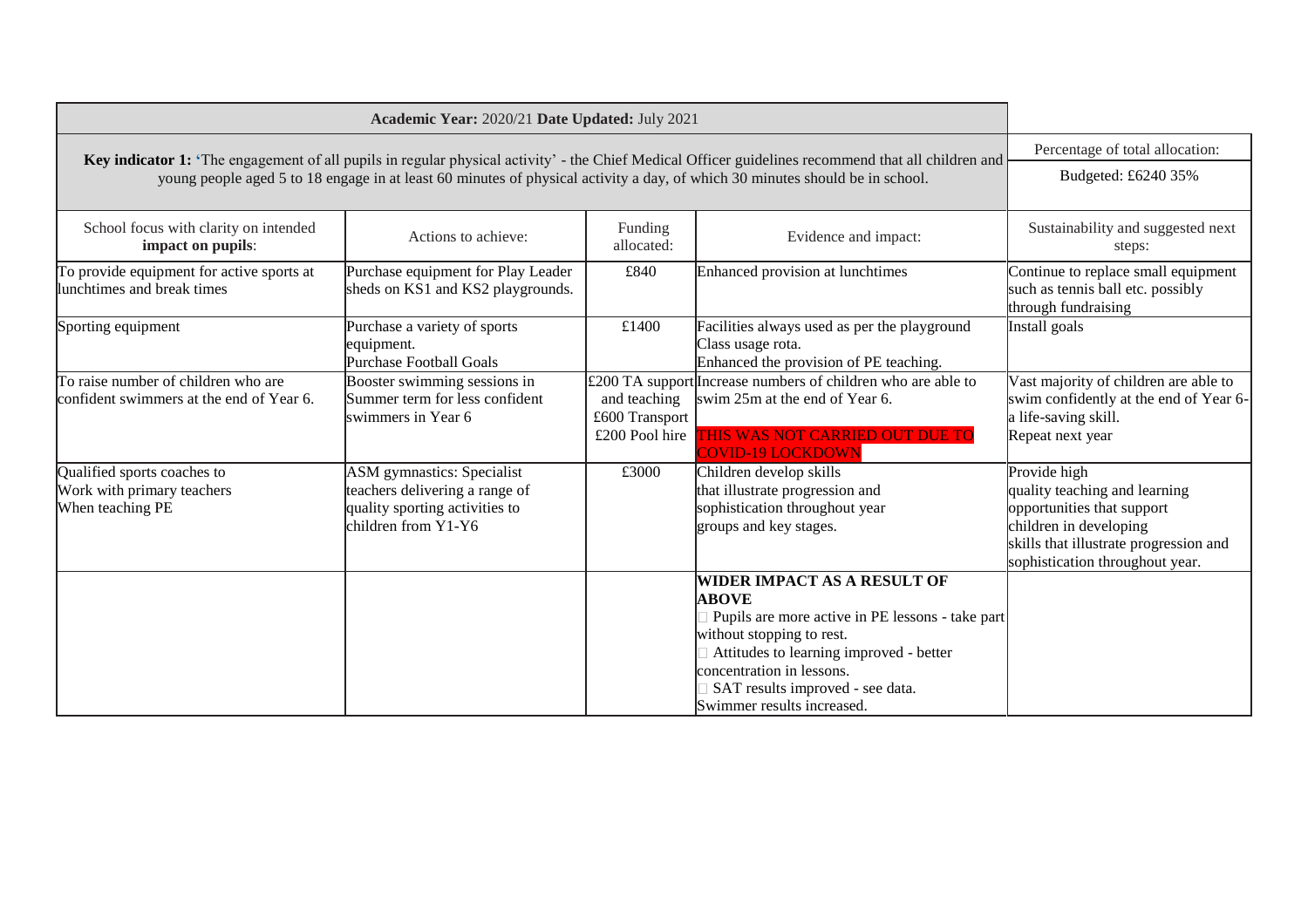|                                                                                                                                                                                                                                                                                                                                                                                                       | Percentage of total allocation:                                                                          |                    |                                                                                                                                                                                                                                                                                     |                                                                                                                                 |
|-------------------------------------------------------------------------------------------------------------------------------------------------------------------------------------------------------------------------------------------------------------------------------------------------------------------------------------------------------------------------------------------------------|----------------------------------------------------------------------------------------------------------|--------------------|-------------------------------------------------------------------------------------------------------------------------------------------------------------------------------------------------------------------------------------------------------------------------------------|---------------------------------------------------------------------------------------------------------------------------------|
| Key indicator 2: 'The profile of PE and sport being raised across the school as a tool for whole school improvement.'                                                                                                                                                                                                                                                                                 | Budgeted: £1250 7%                                                                                       |                    |                                                                                                                                                                                                                                                                                     |                                                                                                                                 |
|                                                                                                                                                                                                                                                                                                                                                                                                       |                                                                                                          |                    |                                                                                                                                                                                                                                                                                     |                                                                                                                                 |
| School focus with clarity on intended<br>impact on pupils:                                                                                                                                                                                                                                                                                                                                            | Actions to achieve:                                                                                      | Funding allocated: | Evidence and impact:                                                                                                                                                                                                                                                                | Sustainability and suggested next<br>steps:                                                                                     |
| Develop inter-house competition. Embed the<br>profile and high importance of sport at our<br>school with re-launch.                                                                                                                                                                                                                                                                                   | Invest in resources to promote inter-house<br>competition. Arrange termly competition<br>and Sports Day. | £200               | Reported on during celebration<br>assemblies, detailed in newsletter and<br>parish news.                                                                                                                                                                                            | To be repeated next year                                                                                                        |
| Celebration assembly every week to promote<br>importance of P.E/ Sport/activity within and<br>outside of school.                                                                                                                                                                                                                                                                                      | Celebration assembly to include promotion<br>of competitive sport and attendance at<br>School Games.     | £50                | Reported on during celebration<br>assemblies, detailed in newsletter and<br>parish news. (L1, L2, L3 sporting<br>competition<br>Out of school sporting or physical<br>related activity e.g walking)                                                                                 | Consult school council as to improve<br>event next year.<br>Pay for local sports personality to<br>present award at sports day. |
| Playground Leaders program to be<br>implemented and Year 5/6 pupils<br>trained.                                                                                                                                                                                                                                                                                                                       | Year 6 children to apply for<br>Playground Leaders program                                               | £1000              | Children to take a lead role<br>during dinner time (supported by<br>SCFC) and after<br>school clubs (supported by PE<br>Lead)<br>Playground Leaderss to be<br>responsible for ordering<br>dinnertime equipment, teamdays<br>and intra-school competitions<br>(supported by PE Lead) |                                                                                                                                 |
| WIDER IMPACT AS A RESULT OF ABOVE<br>Pupils are very proud to be involved in worship/photos on notice boards etc. which is impacting on confidence and self-esteem.<br>There are over 30 extra pupils attending clubs in the community which is complimenting activities in school and in the curriculum.<br>Increased self esteem/confidence are having an impact on learning across the curriculum. |                                                                                                          |                    |                                                                                                                                                                                                                                                                                     |                                                                                                                                 |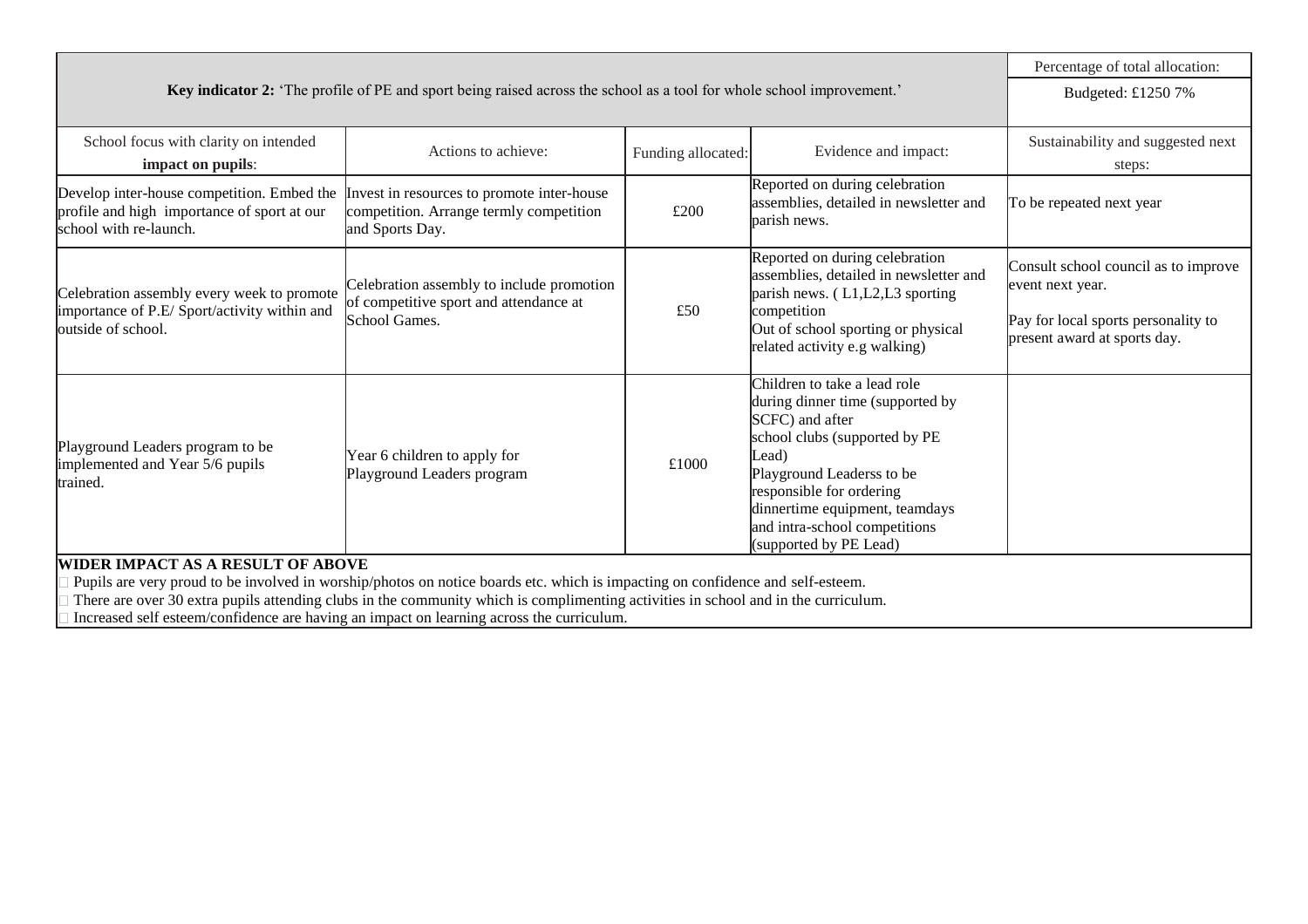|                                                                                                                                                                                    | Percentage of total allocation:                                                                                                                                                                                                                     |                    |                                                                                                                                                                                                                                                                                                   |                                                                                                     |
|------------------------------------------------------------------------------------------------------------------------------------------------------------------------------------|-----------------------------------------------------------------------------------------------------------------------------------------------------------------------------------------------------------------------------------------------------|--------------------|---------------------------------------------------------------------------------------------------------------------------------------------------------------------------------------------------------------------------------------------------------------------------------------------------|-----------------------------------------------------------------------------------------------------|
| Key indicator 3: 'Increased confidence, knowledge and skills of all staff in teaching PE and sport.'                                                                               | Budgeted: £3900 22%                                                                                                                                                                                                                                 |                    |                                                                                                                                                                                                                                                                                                   |                                                                                                     |
| School focus with clarity on intended impact on pupils:                                                                                                                            | Actions to achieve:                                                                                                                                                                                                                                 | Funding allocated: | Evidence and impact:                                                                                                                                                                                                                                                                              | Sustainability and suggested next steps:                                                            |
| With a view to maintaining and developing standards of teaching Consult with staff and purchase on-line resource<br>and learning within the school, purchase on line planning tool |                                                                                                                                                                                                                                                     | £150               | Staff delivering P.E more confident, promoting better<br>T&L and engagement of pupils.                                                                                                                                                                                                            | Continue with on-line planning tool as this valued by<br>staff.                                     |
| Increase teacher knowledge and confidence in different<br>curriculum areas.                                                                                                        | Purchase of P.E. Essentials which involves CPD in different<br>curriculum areas.                                                                                                                                                                    | £600               | Staff more confident delivering curriculum swimming and Staff have possess appropriate skills to ensure delivery<br>trained to adequate and confident level.                                                                                                                                      | is of high standard resulting in far more positive<br>experience for children.                      |
| Bronze CPD package from SCFC to raise teacher confidence and<br>ability in delivering high-quality P.E. sessions and raising the<br>profile of P.E. across the curriculum.         | Active Maths (Year 2) taught children how to link Maths and<br>P.E. together. (6-week programme)<br>Reading Stars (Year 6) encouraged reluctant readers to develop<br>more of a love for reading.<br>Teacher to Teacher CPD (Year 1 and 2 teachers) | £1500              | Less able mathematicians became more engaged in Maths<br>lessons through Active Maths with results improving.<br>Reluctant Readers developed a love for reading<br>P.E. lesson delivery improved through increased teacher<br>confidence and ability.                                             | Repeat next academic year to further raise teacher<br>ability in identified areas.                  |
| Forest Schools Qualification delivery achieved                                                                                                                                     | Forest Leader Qualification Achieved for member of staff                                                                                                                                                                                            | £1000              | Children had the freedom, time and space to learn and<br>demonstrate independence. Social skills: children gained<br>increased awareness of the <b>consequences</b> of their actions<br>on peers through team activities such as sharing tools and<br>participating in play.                      | Forest Schools sessions built into the budget for 2020-                                             |
| L4 PE qualification in PE for PE lead                                                                                                                                              | PE lead to attend L4 training                                                                                                                                                                                                                       | £350               | The Level 4 Qualification in Supporting Pupils' Wellbeing<br>Through Physical Education is a nationally recognised<br>qualification that enables delegates to become specialists<br>in supporting the emotional and social wellbeing of pupils physical education.<br>through physical education. | PE lead has become specialist in supporting the<br>emotional and social wellbeing of pupils through |
| Health and wellbeing activities for staff ensure that staff are<br>better placed to deliver high quality learning opportunities for<br>pupils.                                     | Health and Wellbeing weekly sessions online covering variety<br>of topics delivered.                                                                                                                                                                | £300               | Staff have received five session coaching them into how<br>to live healthily, sleep eating etc.                                                                                                                                                                                                   |                                                                                                     |

## **WIDER IMPACT AS A RESULT OF ABOVE**

Skills, knowledge and understanding of pupils are increased significantly - see note about end of key stage attainment targets Pupils really enjoy PE and Sport, are very keen to take part and demonstrate a real desire to learn and improve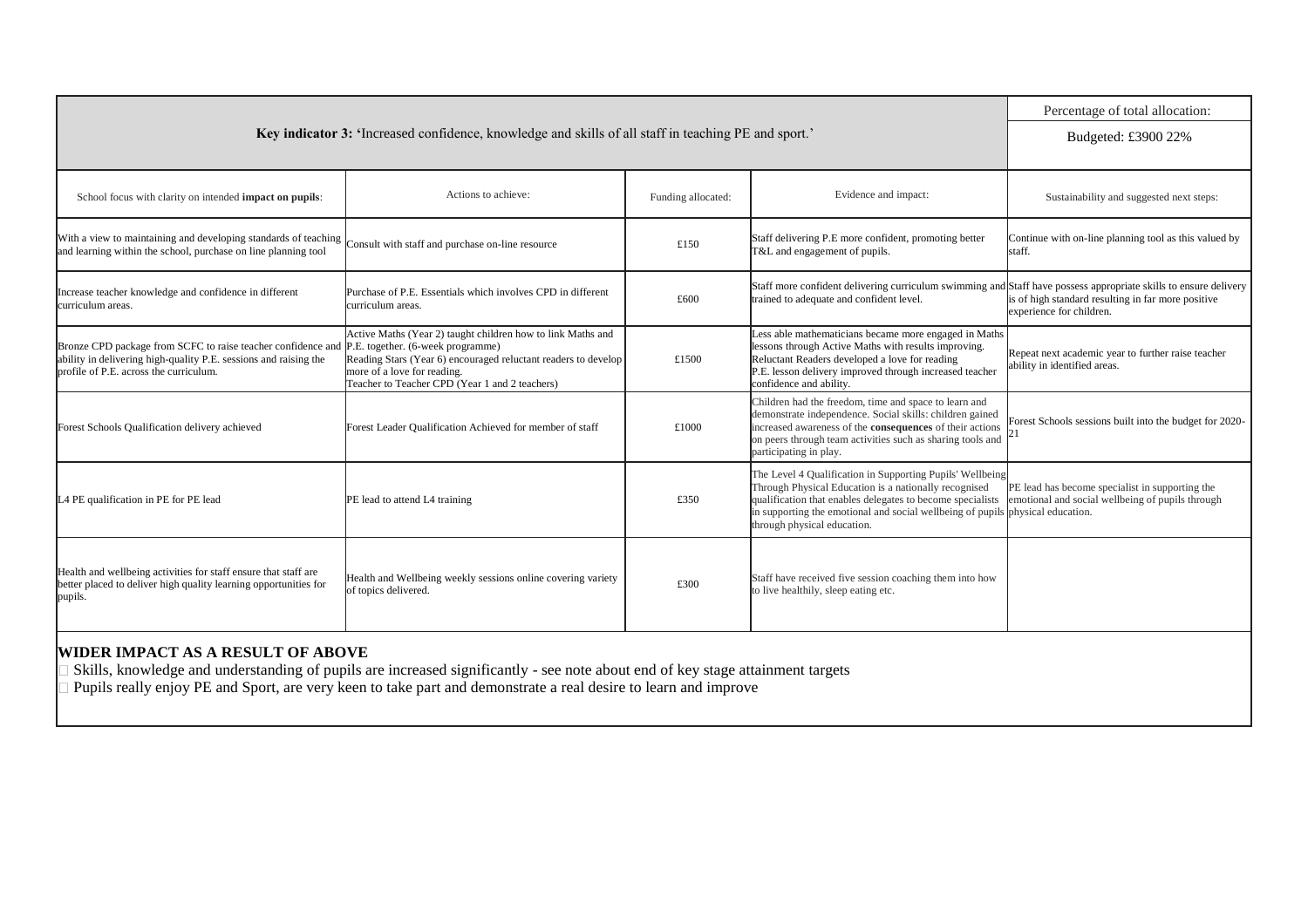|                                                                                                                                                                                                                                                                            |                                                                                                                                                                                                                                                                                                                                                                     |                       |                                                                                                                                                                                                                                                                          | Percentage of total allocation:                                                                                                                               |
|----------------------------------------------------------------------------------------------------------------------------------------------------------------------------------------------------------------------------------------------------------------------------|---------------------------------------------------------------------------------------------------------------------------------------------------------------------------------------------------------------------------------------------------------------------------------------------------------------------------------------------------------------------|-----------------------|--------------------------------------------------------------------------------------------------------------------------------------------------------------------------------------------------------------------------------------------------------------------------|---------------------------------------------------------------------------------------------------------------------------------------------------------------|
| Key indicator 4: 'Broader experience of a range of sports and activities offered to all pupils.'                                                                                                                                                                           |                                                                                                                                                                                                                                                                                                                                                                     |                       |                                                                                                                                                                                                                                                                          | Budgeted: £3700 21%                                                                                                                                           |
| School focus with clarity on intended<br>impact on pupils:                                                                                                                                                                                                                 | Actions to achieve:                                                                                                                                                                                                                                                                                                                                                 | Funding<br>allocated: | Evidence and impact:                                                                                                                                                                                                                                                     | Sustainability and suggested next<br>steps:                                                                                                                   |
| activities to get pupils involved in sport<br>and fitness.                                                                                                                                                                                                                 | Alternative sports as offered by ASM at<br>dinner times.<br>-Where possible attend a wide range of<br>Continue to offer a wide range of sporting sporting completion or festivals as organized<br>by by sports partnerships, regional and<br>county wide.<br>-Maintain links with local clubs. Participate<br>in events organized.<br>Book transportation to events | See KI 1.3            | Children that have taken part in dinnertime coach<br>led activities.<br>See Competition participation                                                                                                                                                                    | Pupil voice to establish opinion and<br>the need for further development in<br>this area.                                                                     |
| Take Y4 and Y6 on outward bound trips<br>to broaden their experience of sports and<br>related activities.                                                                                                                                                                  | Organize meeting with parents to establish<br>interest and inform them of school sports<br>premium contribution to overall cost. Book<br>residential at Laches Wood and Standon<br>Bowers.                                                                                                                                                                          | £1500                 | 95 % Year 4 and Year 6 attendance.<br>Children take part in alternative activities to develop not normally access. This can<br>wider skills, to develop a healthy lifestyle and to<br>enhance their self-esteem.                                                         | Children have the opportunity to<br>experience sports that they would<br>inspire them to develop an interest<br>and join external clubs.<br>Repeat next year. |
| Provide Sports based activities for termly<br>house prizes                                                                                                                                                                                                                 | Employ Premier Sport to run house prizes<br>with a focus on engagement in physical<br>activity                                                                                                                                                                                                                                                                      | £600                  | House prize engages children in a range of physical<br>activity and promotes new sports and activities                                                                                                                                                                   | To develop the skills and ideas of<br>the House Captains in providing<br>house prizes.                                                                        |
| Increase profile and number of children<br>who are able to access Forest schools.                                                                                                                                                                                          | <b>Evaluate equipment for Forest Schools</b>                                                                                                                                                                                                                                                                                                                        | £1600                 | children had the freedom, time and space to learn<br>and demonstrate independence. Social skills:<br>children gained increased awareness of<br>the consequences of their actions on peers through<br>team activities such as sharing tools and<br>participating in play. | Maintain quality of equipment<br>purchased                                                                                                                    |
| WIDER IMPACT AS A RESULT OF ABOVE<br>Behaviour has improved particularly at lunch times and this has led to improved learning in the afternoons<br>Very few instances of pupils not bring kit to school and as a result progress and achievement in curriculum PE is good. |                                                                                                                                                                                                                                                                                                                                                                     |                       |                                                                                                                                                                                                                                                                          |                                                                                                                                                               |

Pupils say they enjoy PE and Sport and want to get involved in more activities.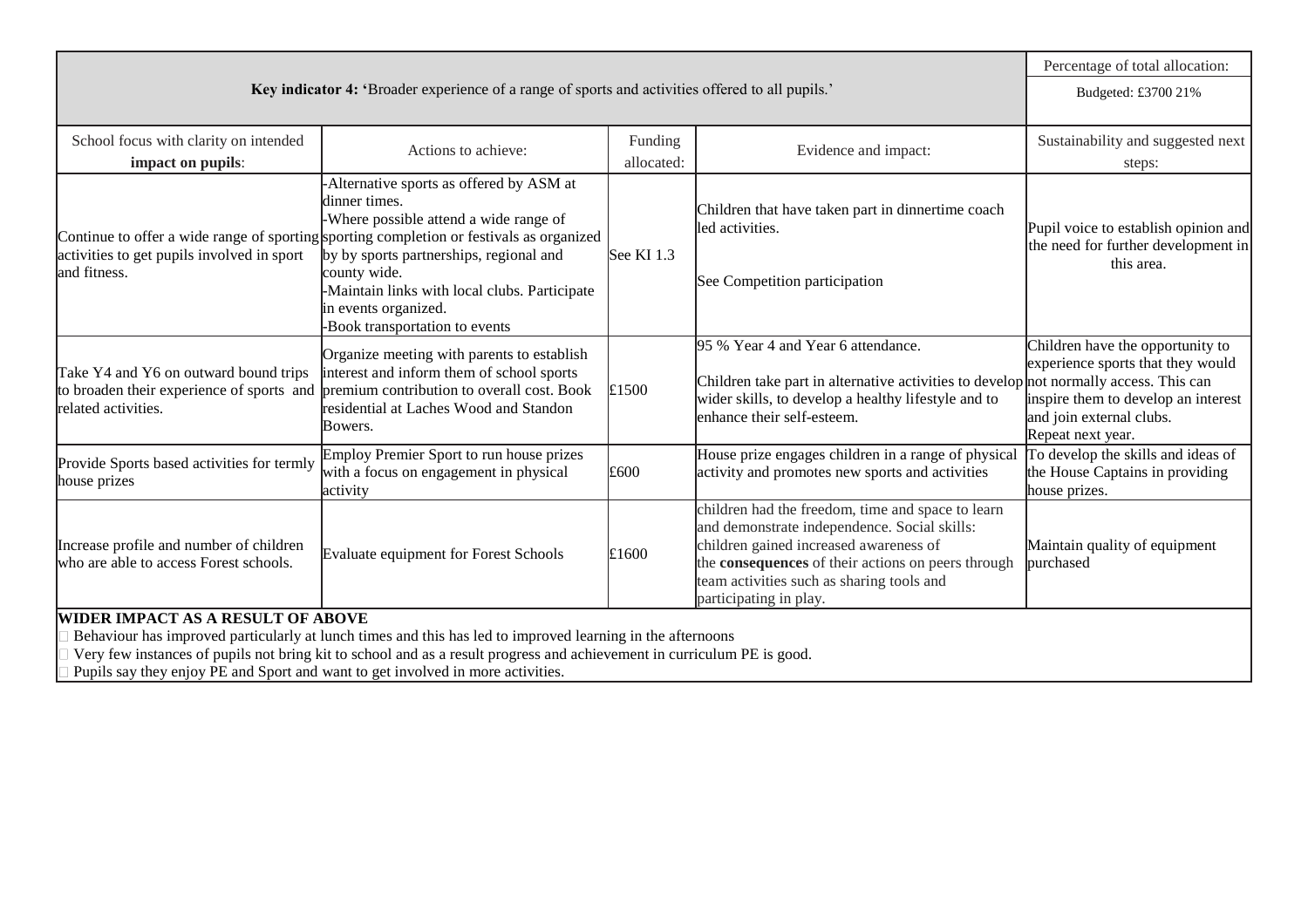|                                                                                                                                                                                                                                                                                                                                                       |                                                                                         |            |                                                                              | Percentage of total allocation:   |
|-------------------------------------------------------------------------------------------------------------------------------------------------------------------------------------------------------------------------------------------------------------------------------------------------------------------------------------------------------|-----------------------------------------------------------------------------------------|------------|------------------------------------------------------------------------------|-----------------------------------|
| Key indicator 5: 'Increased participation in competitive sport.'                                                                                                                                                                                                                                                                                      |                                                                                         |            |                                                                              | Budgeted: £2800 16%               |
|                                                                                                                                                                                                                                                                                                                                                       |                                                                                         |            |                                                                              |                                   |
| School focus with clarity on intended                                                                                                                                                                                                                                                                                                                 | Actions to achieve:                                                                     | Funding    | Evidence and impact:                                                         | Sustainability and suggested next |
| impact on pupils:                                                                                                                                                                                                                                                                                                                                     |                                                                                         | allocated: |                                                                              | steps:                            |
|                                                                                                                                                                                                                                                                                                                                                       |                                                                                         | £200       |                                                                              |                                   |
| To maintain high levels of sporting                                                                                                                                                                                                                                                                                                                   | Maintain affiliations with Burslem                                                      |            |                                                                              |                                   |
| competition and opportunity at St Anne's Sports association.                                                                                                                                                                                                                                                                                          |                                                                                         |            |                                                                              |                                   |
|                                                                                                                                                                                                                                                                                                                                                       | Where possible attend a wide range of<br>sporting completion or festivals as            |            | Increasing number of KS2 have<br>taken part in Competitive sport.            |                                   |
|                                                                                                                                                                                                                                                                                                                                                       | organized by by sports partnerships,<br>regional and county wide.                       |            | All Children have taken part in inter-<br>house L1 competition.              | Identify non participating groups |
|                                                                                                                                                                                                                                                                                                                                                       | Maintain links with local clubs.<br>Participate in events organized.                    |            | The children will develop a healthy                                          | and target these next year        |
|                                                                                                                                                                                                                                                                                                                                                       | Book transportation to events                                                           | £600       | sense of competition, team building,<br>working together for shared goal and |                                   |
|                                                                                                                                                                                                                                                                                                                                                       | Investment of P.E. lead hours to fund<br>increased participation in the School<br>Games | £2000      | cooperation                                                                  |                                   |
| WIDER IMPACT AS A RESULT OF ABOVE<br>Improved standards in invasion games in curriculum time<br>More girls are keen to take part with a noticeable difference in attitudes to PE and sport.<br>All staff have commented on the better integration of pupils from minority ethnic backgrounds and parents also showing more interest in PE and sports. |                                                                                         |            |                                                                              |                                   |
| Increased participation in the School games                                                                                                                                                                                                                                                                                                           |                                                                                         |            |                                                                              |                                   |